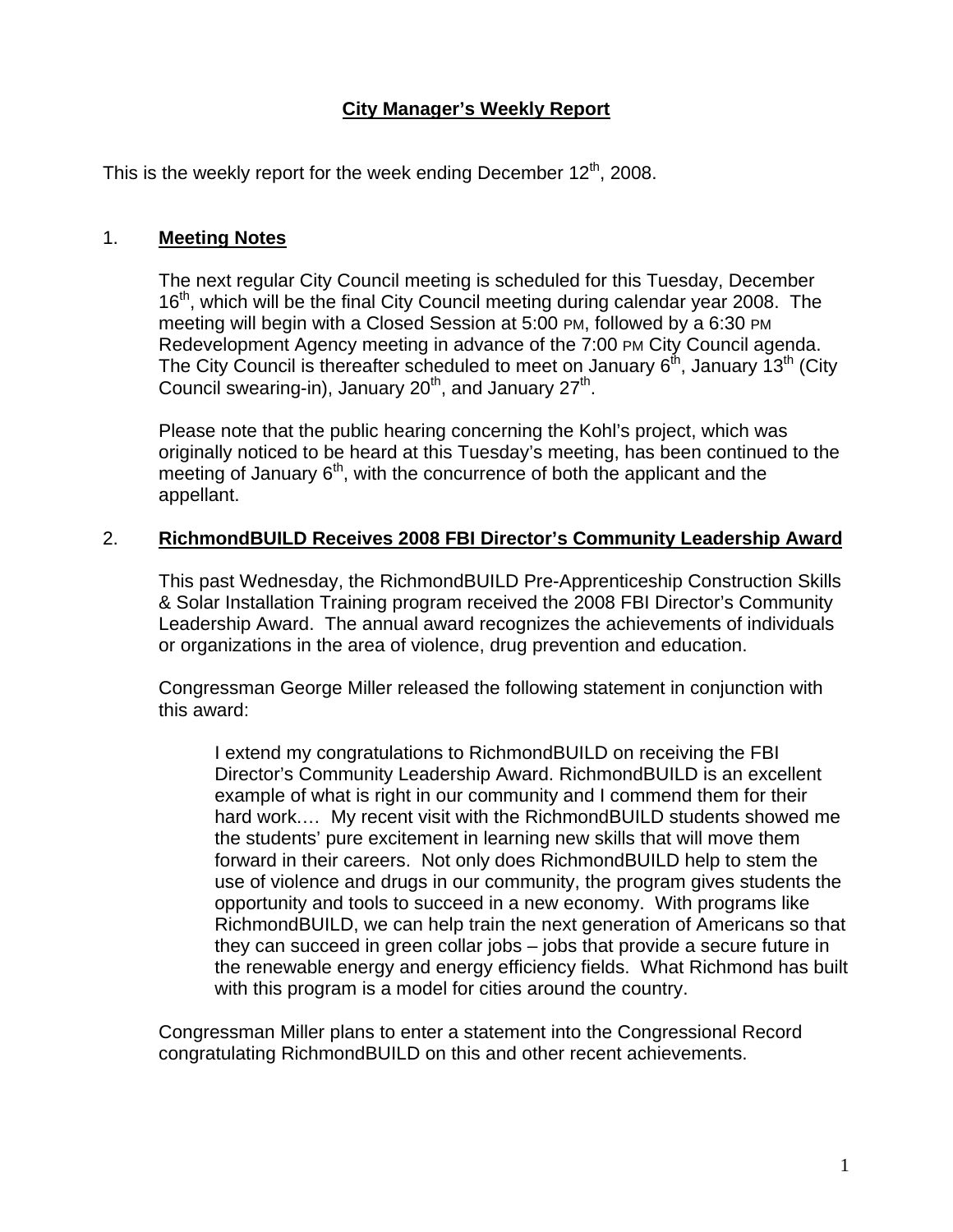# 3. **"One Block at a Time" Returns Tomorrow (Saturday, December 13th)**

The "One Block at a Time" program returns tomorrow (Saturday, December  $13<sup>th</sup>$ ) this time in the Pullman area on the north side of Cutting Boulevard on South  $34<sup>th</sup>$ and South 35<sup>th</sup> Streets. The organizational briefing for this event will be at 377 South 34<sup>th</sup> Street in the parking lot of the Holy Temple Church of God, with the event commencing at 9:00 AM.

## 4. **Update on the Renovation of the Plunge**

If you had a chance to go by the Richmond Plunge this week, you may have noticed a major change to the roof line. The structural steel frame of the roof monitor has been added to the peak of the roof. This is the first step in the process of reconstructing this original architectural element that helps ventilate the building. In the following weeks, the monitor will be framed out in wood in preparation for the glass windows.

The reconstruction of the east wall along Dornan Drive is finished and is waiting to be fitted with the new windows that are being manufactured to match the original window style. The concrete perimeter stem wall was completed along the west side of the building. This will allow the west wall to be completed by the end of the month. The south wall completion will follow shortly thereafter.

With the exception of the removal of the tile edge around the swimming pool, the interior pool demolition is complete. The next steps are to install the new plumbing and electrical so the new pool surface can be installed.

The contractor, aided by the weather, continues to stay on schedule to complete this phase of the work by June 2009.

### 5. **City of Richmond's "2008" Charitable Giving Campaign**

Each year, Richmond employees participate in a Charitable Giving Campaign, which provides funding for a number of local agencies including Community Health Charities, Friends of Richmond Library, Friends of Disabled Children, Richmond Police Activities League, Richmond Youth Academy, the Firefighter Toy Program and the Police Explorers. With final commitment amounts in from all departments, the Campaign has received pledges from employees in the amount of \$41,078.97.

Many thanks to Finance staff member Theresa Austin who, once again, chaired the City-wide Campaign as she has done in past years, and thanks to all employees who participated.

### 6. **Risk Management Joint Powers Authority**

This past Thursday, I attended the board of directors meeting for the California Joint Powers Risk Management Authority (CJPRMA), along with Assistant City Manager Leslie Knight and Risk Manager Robyn Kain. The City of Richmond submitted an application for membership to this authority to obtain general liability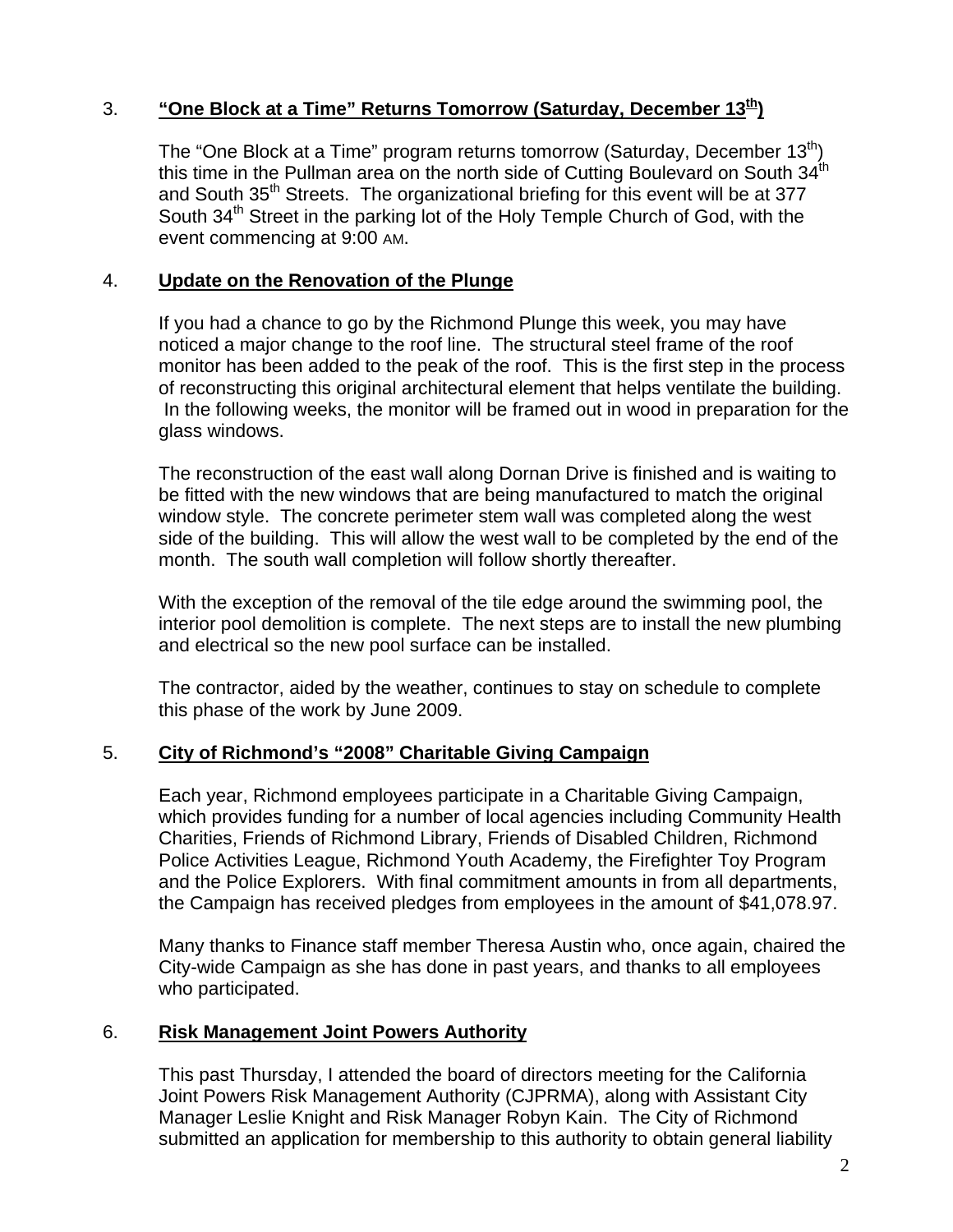insurance coverage. The City stands to substantially reduce its current insurance premium payment by making a change in its pooled insurance carrier, which will allow us to improve our insurance funding to the required 80% confidence level as set by Council resolution. The CJPRMA members were very welcoming towards Richmond and asked several questions to evaluate our potential membership. Following this discussion, the CJPRMA voted unanimously to approve our membership. Richmond has also been approved for membership in the Excess Insurance Authority for the California State Association of Counties. Staff will be evaluating both options in the next few weeks in order to make a recommendation as to which organization to join.

# 7. **California Budget Crisis Presents New Threats to Redevelopment**

Both the League of California Cities and the California Redevelopment Association (CRA) continue to keep us informed regarding the ongoing and deepening problems associated with the State budget. On December 1st, the new legislative session began, and on the same day Governor Schwarzenegger proclaimed a fiscal emergency under Proposition 58 and ordered the State Legislature into an extraordinary session to address the State's immediate budget crisis for 2008-09. The Legislature has 45 days to approve a plan to address the fiscal emergency. If it does not, legislators will be prohibited from working on any other issues until they resolve the budget crisis. On December  $10<sup>th</sup>$ , the Governor announced that the deficit had worsened, and it is now projected to be \$14.8 billion this fiscal year and \$41.8 billion for the next two years. The State is expected to be out of cash to pay its bills by the end of February.

According to the CRA, legislators can once again be expected to look at redevelopment as a source of funds to balance their budget. As you will recall, the State has already taken in excess of \$3 million from the Richmond Redevelopment Agency. The new Legislative Analyst, Mac Taylor, has recommended to legislators that they increase the take from redevelopment agencies this year to \$400 million, which would mean another \$1 million hit to Richmond, and to make it a permanent diversion of these important local funds.

As you recall, the California Redevelopment Association and the City of Moreno Valley's Redevelopment Agency filed a lawsuit in Sacramento Superior Court seeking to block the legislation which authorizes the one-time raid of \$350 million in redevelopment funds. We will continue to keep you informed regarding the ongoing budget issues, and the status of this lawsuit.

### 8. **Status of Retail Space at the Macdonald – 80 Shopping Center**

The leasing of retail space at the Macdonald – 80 Shopping Center continues, and it has now been six months since the new Target store opened to anchor the center. The current leasing status is as follows: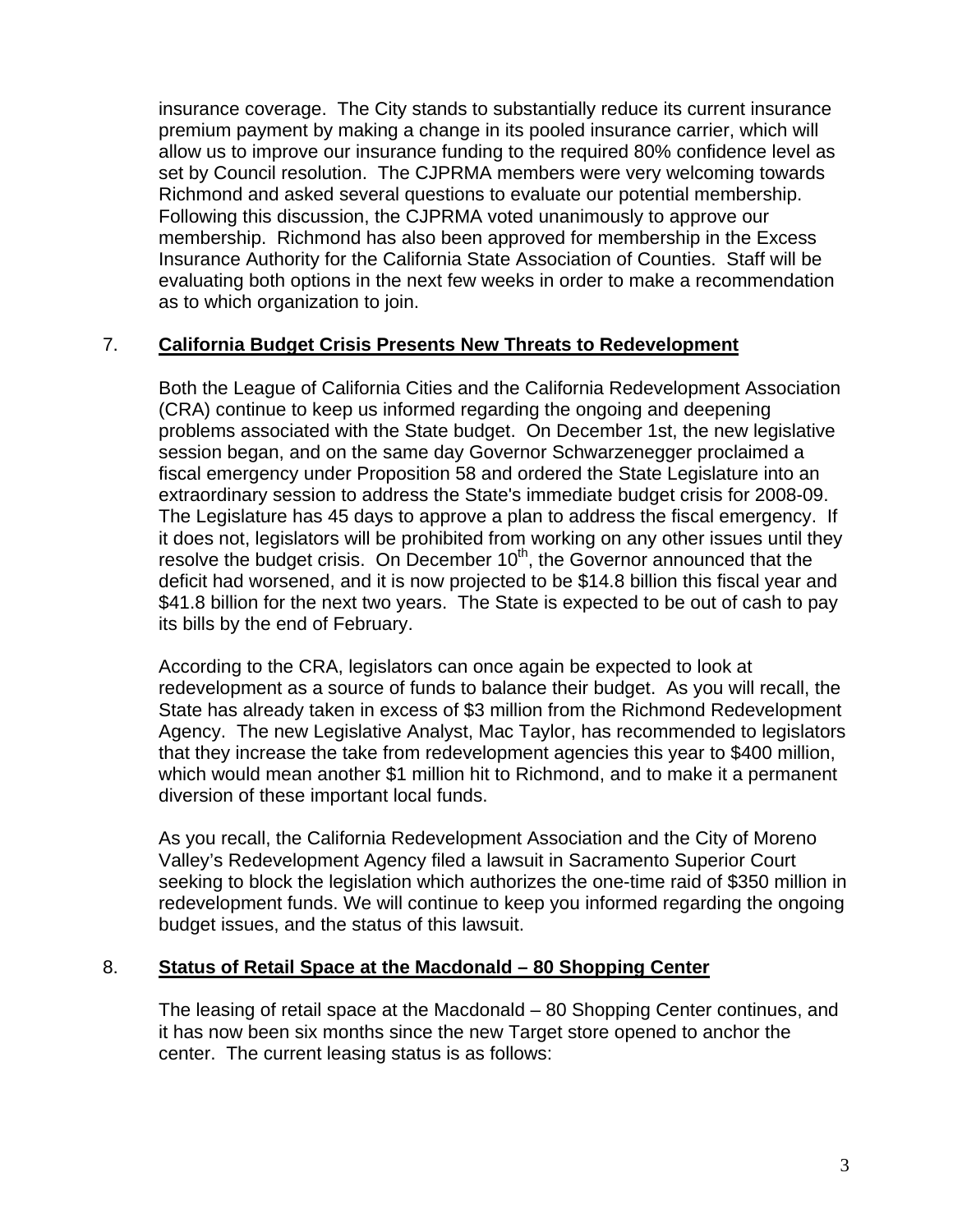# **OPEN OPENING SOON AVAILABLE FOR LEASE**

Payless Shoe Source Radio Shack **Target** Wells Fargo Wingstop

Game Stop **AT&T** One (1) 978 sq. ft. space Jackson Hewitt Sally Beauty Supply One (1) 3,600 sq. ft. space Panda Express Subway Two (2) 1,500 sq. ft. spaces

The Office of Economic Development staff continues to work with the developer and broker to attract new retail tenants to Richmond's newest shopping center.

### 9. **Main Street Holiday Festival**

The Richmond Main Street Holiday Festival at Nevin Center this past Wednesday was a great holiday event. The morning featured entertainment by Puppet Master, Nick Barone, who presented his original puppet show "Holiday Treats." In addition to keeping the children completely entertained, Nick also gave a minidemonstration about how the puppets worked and how he put the show together. More than 300 children, teachers and parents from the Richmond College Prep School, YMCA Day Care and Le Petite from the Richmond Social Security child care program attended the event. There were also children and parents from the Iron Triangle neighborhood in attendance. The Contra Costa Chorale entertained the children with Christmas carols while they visited with Santa, took pictures and made special holiday arts and crafts. Volunteers from the community, the Richmond Recreation Department and Richmond College Prep School assisted with the event.

The evening program featured entertainment from the East Bay Center for Performing Arts Jazz Collective, the St. Mark's Catholic Church Mariachi band and vocalist, Nicole "Buttah" Pearson. Mayor Gayle McLaughlin greeted more than 150 people who enjoyed entertainment, food, visits, gifts and pictures with Santa, and the lighting of a tree provided by Sims Metal and decorated by Nevin Center director Vincent Seymour. Several people in attendance remarked that this was definitely "the best Christmas festival ever."

The festival was made possible by generous donations from Sims Metal, Courtyard by Marriott, Chevron, Joanne's Dress Sho, WRT, Wells Fargo, Snazz Cookies, Walgreens, Walmart, Linda Reinhardt, Michael Davenport of DP Security, and Galaxy Desserts. Kaiser kicked off donations with a toy/book drive at the Richmond hospital which provided a large number of gifts for the children. Every child had an opportunity to visit with Santa Claus and receive a gift.

### 10. **Public Works Highlights**

1. Public Works completed the resurfacing of  $34<sup>th</sup>$  and  $35<sup>th</sup>$  Streets north of Cutting Boulevard this week in preparation for the "One Block at a Time" event in this area. Next week, Public Works will resurface 16<sup>th</sup> Street from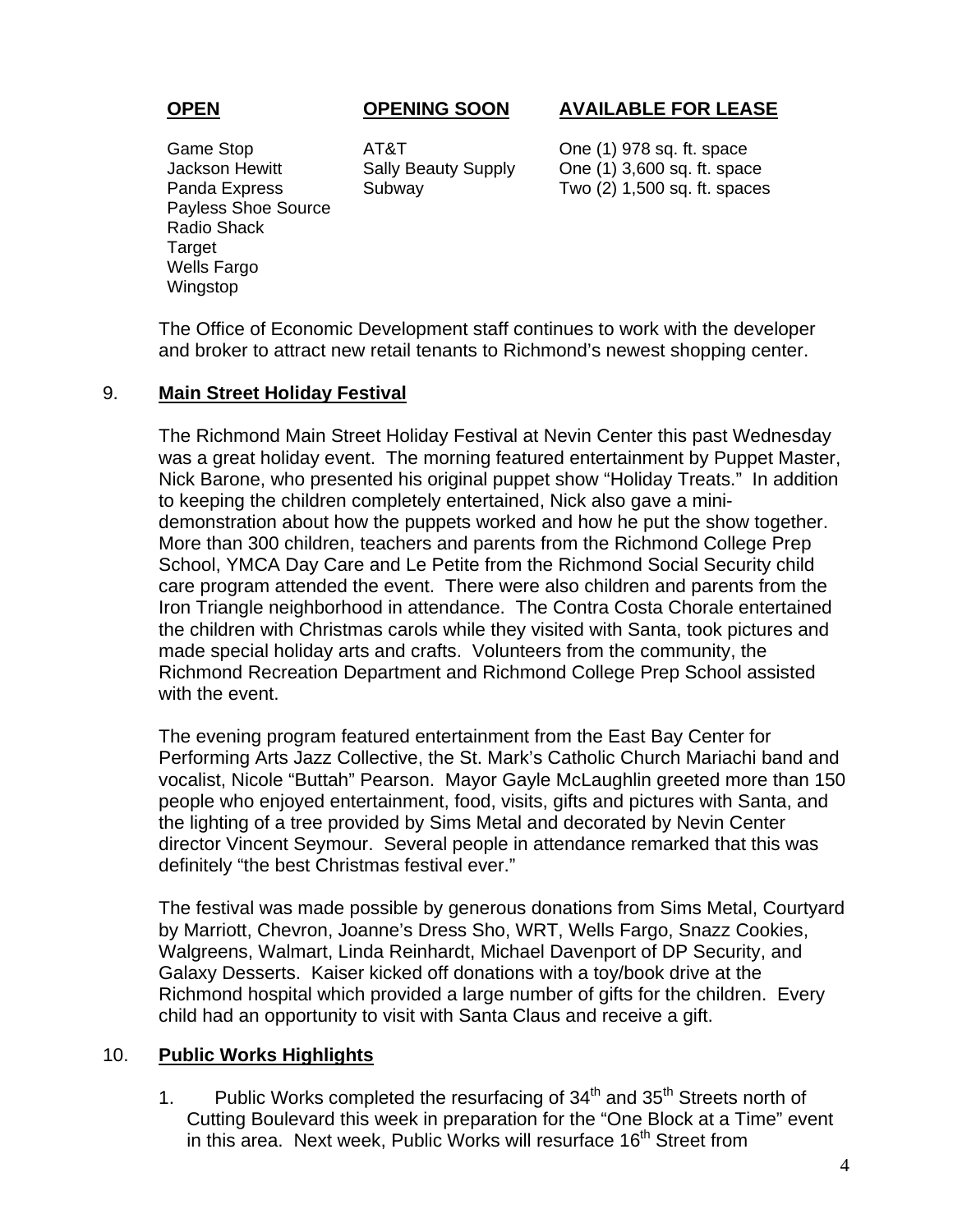Pennsylvania Avenue to Burbeck Avenue and 42<sup>nd</sup> Street from Ohio Avenue to Wall Avenue.

2. The JFK Swim Center was reopened to the public this past Thursday after the forensic research data collection and testing was completed in preparation for construction plans for future facility repairs.

# 11. **Recreation Highlights**

The following are highlights from the Recreation Department for the current week:

- The 11<sup>th</sup> Annual Senior Winter Ball will be held on Friday, December 12<sup>th</sup> (tonight) at the Richmond Convention Center Auditorium from 7:00 PM to 11:00 PM. Dinner and drinks will be served while family, friends and West Contra Costa County community members will be entertained by The Junius Courtney 18 Piece Big Swing Orchestra. Participants will also enjoy line dancing and will have the opportunity to compete in a dance contest.
- The  $56<sup>th</sup>$  Annual Snow Ball will be held on Saturday, December 13<sup>th</sup> (tomorrow night) at the Richmond Convention Center Auditorium from 7:00 PM to 12:00 midnight. Over 1,500 high school students from the West Contra Costa County Unified School District will attend the event. Eight judges have chosen a Snow Ball Queen from a panel of 8 students all representing their respective schools. The Snow Ball Queen, along with grade-level Princesses, will be crowned in a ceremony during the evening. The students will be entertained by a local DJ.

# *The picture below shows the newly renovated Richmond Auditorium dressed up for winter for the Senior Winter Ball and the Snow Ball.*

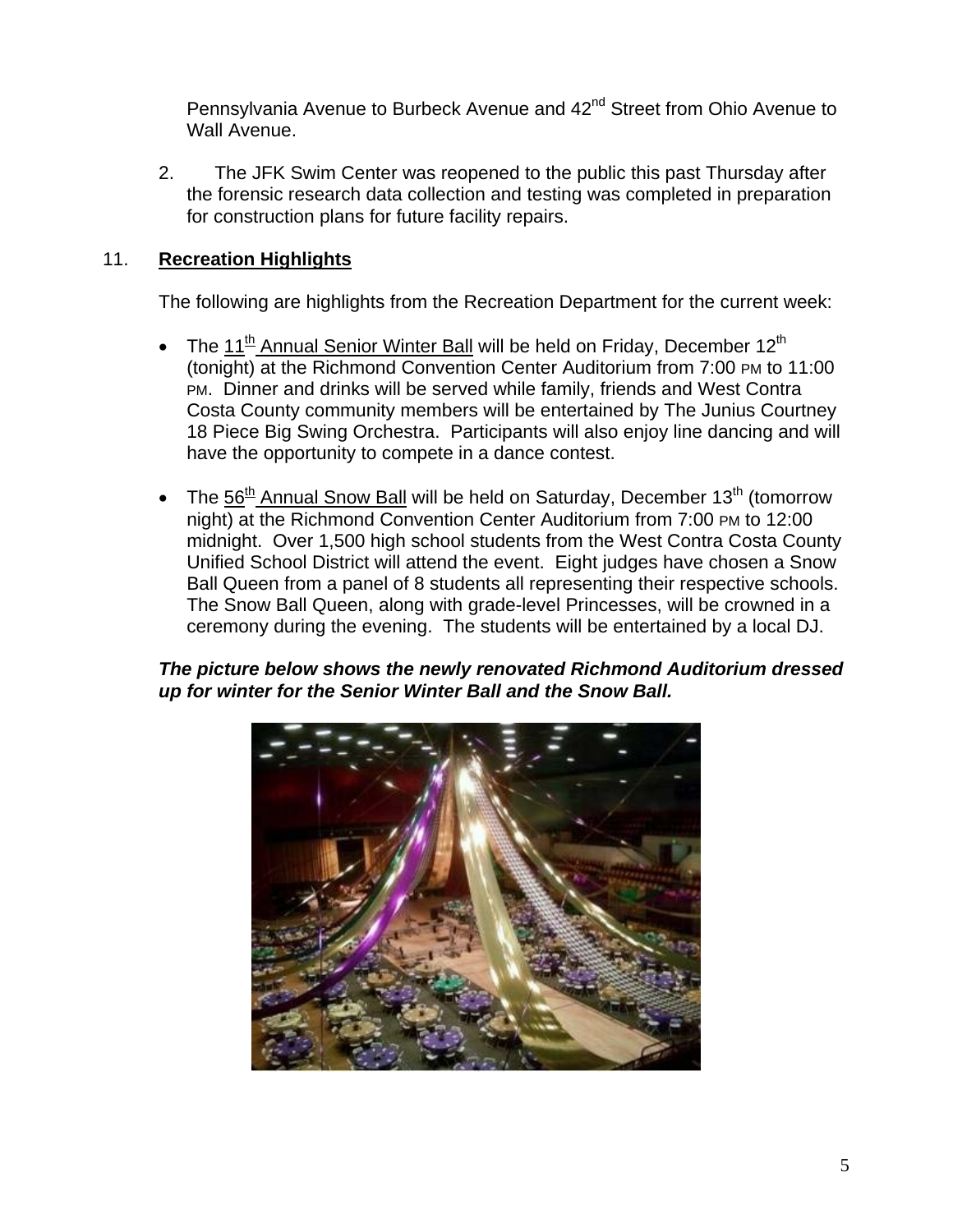• The Annex Senior Center Christmas Luncheon was held this past Thursday at the Annex Senior Center, with over 50 seniors enjoying a buffet-style luncheon. A Qigong demonstration was given and participants had the opportunity to enjoy a Christmas carol sing-a-long with a 96-year-old community member playing the piano.

# 12. **Digital Progress Continues in the City Clerk's Office**

Scanning and indexing of the minutes, resolutions, and ordinances is progressing very well. There have been a combined total of 166 books scanned encompassing records from 1905 to 2008. Scanning and indexing of the ordinances has been completed and the CDs are in the Clerk's Office. The minutes and resolutions will be completed next week and CDs should be delivered to the clerk by the end of the calendar year. The documents will then be loaded into the automated records management (SIRE) system and will be made available to staff and the public.

The agenda and packet preparation for City Council standing committees is now automated in the AgendaPLUS system. With the addition of the standing committees to AgendaPLUS, all of the Council and other agencies (e.g., Redevelopment, Housing Authority, etc.) have been automated. While this is a benefit to staff efficiency, and helps reduce paper, it also allows the public to more readily access this information through the City's website and is a capability that we are looking to expand.

## 13. **Web Fun Fact**

This week the City is featuring the mural-in-progress event that took place November 30<sup>th</sup> on the 800 block of Macdonald Avenue. This is the site of Richmond's newest mural on Macdonald Avenue near Harbour Way.



## 14. **KCRT News**

This past week, KCRT covered two press conferences that will play back on Channel 28 and be archived on the web. As part of its Holiday presentations, KCRT staff put the Chevron Donations Press Conference on the air. It is tagged with information for viewers to donate to the Richmond El Cerrito Toy Program, GRIP, and the Bay Area Rescue Mission.